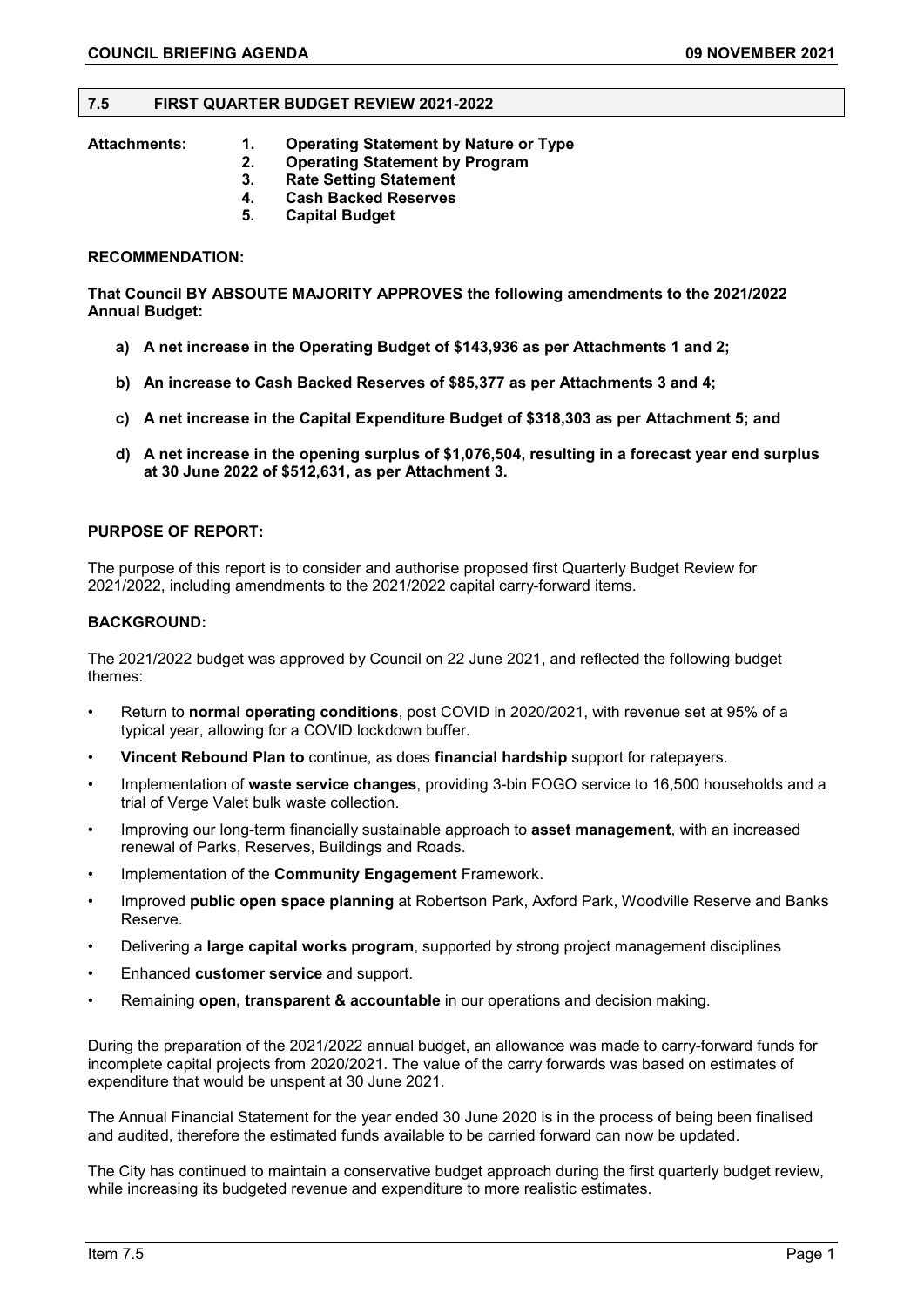## **DETAILS:**

The budget amendments from this review incorporates the following adjustments:

- A net increase in the operating budget of \$143,936 as per Attachments 1 and 2.
- An increase to cash backed reserves of \$85,377 as per Attachments 3 and 4.
- A net increase in the capital budget of \$318,303 as per Attachment 5.
- A net increase in the opening surplus of \$1,076,504, and a forecast year end surplus at 30 June 2022 of \$512,631, as per Attachment 3.

## **Capital Expenditure**

The 2021/2022 adopted budget included a capital expenditure program totalling \$22,158,710 including carry forward funding of \$4,587,776.

Overall, the capital expenditure for carry forward projects as at 30 June 2021 was under estimated by \$167,334 and the budget available in 2021/2022 for these projects should now be increased accordingly.

Additional expenditure of \$153,460 is also proposed for this budget review, reflecting adjustments to grantrelated capital works and minor budget corrections. Other changes relate to reallocating program funding to specific projects.

The details of the capital amendments are itemised at **Attachment 5** and summarised in the following table.

| Description                                                                           | Current<br>Budget        | Proposed<br>Revised<br><b>Budget</b> | <b>Difference</b> | Comments                                                                                                                                                                                                |  |  |  |
|---------------------------------------------------------------------------------------|--------------------------|--------------------------------------|-------------------|---------------------------------------------------------------------------------------------------------------------------------------------------------------------------------------------------------|--|--|--|
|                                                                                       | 2021/22                  | 2021/22                              | 2021/22           |                                                                                                                                                                                                         |  |  |  |
|                                                                                       | \$                       | \$                                   | \$                |                                                                                                                                                                                                         |  |  |  |
| Allocation of carry forward surplus to<br>2021/22 works                               | 619,868                  | 784,702                              | 164,834           | Surplus allocations of \$787,202 offset<br>by reduced carry forward estimates of<br>\$619.868.                                                                                                          |  |  |  |
| Grant money received, and the corresponding capital expense item is created/increased |                          |                                      |                   |                                                                                                                                                                                                         |  |  |  |
| Forrest Park Croquet Club                                                             | 16,450                   | 49,314                               | 32,864            | Capital budget increased to reflect the<br>CSRFF grant funding and club funds<br>that will be received for the project.<br>Corrects an underestimation of the<br>capital expense for the total project. |  |  |  |
| North Perth Bowling Club                                                              | $\overline{\phantom{a}}$ | 80,000                               | 80.000            | Project is being scoped and further<br>funds may be requested later.                                                                                                                                    |  |  |  |
| Margaret Kindergarten Toilet<br>Renewal                                               | L,                       | 70,000                               | 70,000            |                                                                                                                                                                                                         |  |  |  |
| Old Aberdeen Plan Greening                                                            | 10,000                   | 28,000                               | 18,000            |                                                                                                                                                                                                         |  |  |  |
| <b>Budget Corrections</b>                                                             |                          |                                      |                   |                                                                                                                                                                                                         |  |  |  |
| East Perth Football Club<br><b>Function Room Carpet</b>                               |                          | 30,000                               | 30,000            | Omitted during budget.<br>Requirement of tenancy.                                                                                                                                                       |  |  |  |
| Design Bike Network Plan                                                              |                          | 50,000                               | 50,000            | Omitted in error. Funded through<br>reallocation from Norfolk St N/S Stage 1                                                                                                                            |  |  |  |
| Mini Roundabouts                                                                      |                          | 12,605                               | 12,605            | Fully funded MRWA project. Includes<br>provision for the City asset component.                                                                                                                          |  |  |  |
| <b>Budget Reallocation to Electrical Infrastructure Renewal</b>                       |                          |                                      |                   |                                                                                                                                                                                                         |  |  |  |
| Electrical Infrastructure Renewal                                                     |                          | 300,000                              | 300,000           | Reallocation to fund urgent electrical<br>works (safety priority)                                                                                                                                       |  |  |  |
| Vincent Community Centre -<br>Airconditioning                                         | 170,000                  | 60,000                               | $-110,000$        | Reallocation of unused budget to<br>Electrical Infrastructure Renewal                                                                                                                                   |  |  |  |
| <b>Building Management software</b><br>(Admin)                                        | 120,000                  | $\blacksquare$                       | $-120,000$        | Airconditioning unit included building<br>management program. No longer<br>needed. Reallocation of unused budget<br>to the Electrical Infrastructure Renewal.                                           |  |  |  |
| Distribution of Footpath program funding to specific projects                         |                          |                                      |                   |                                                                                                                                                                                                         |  |  |  |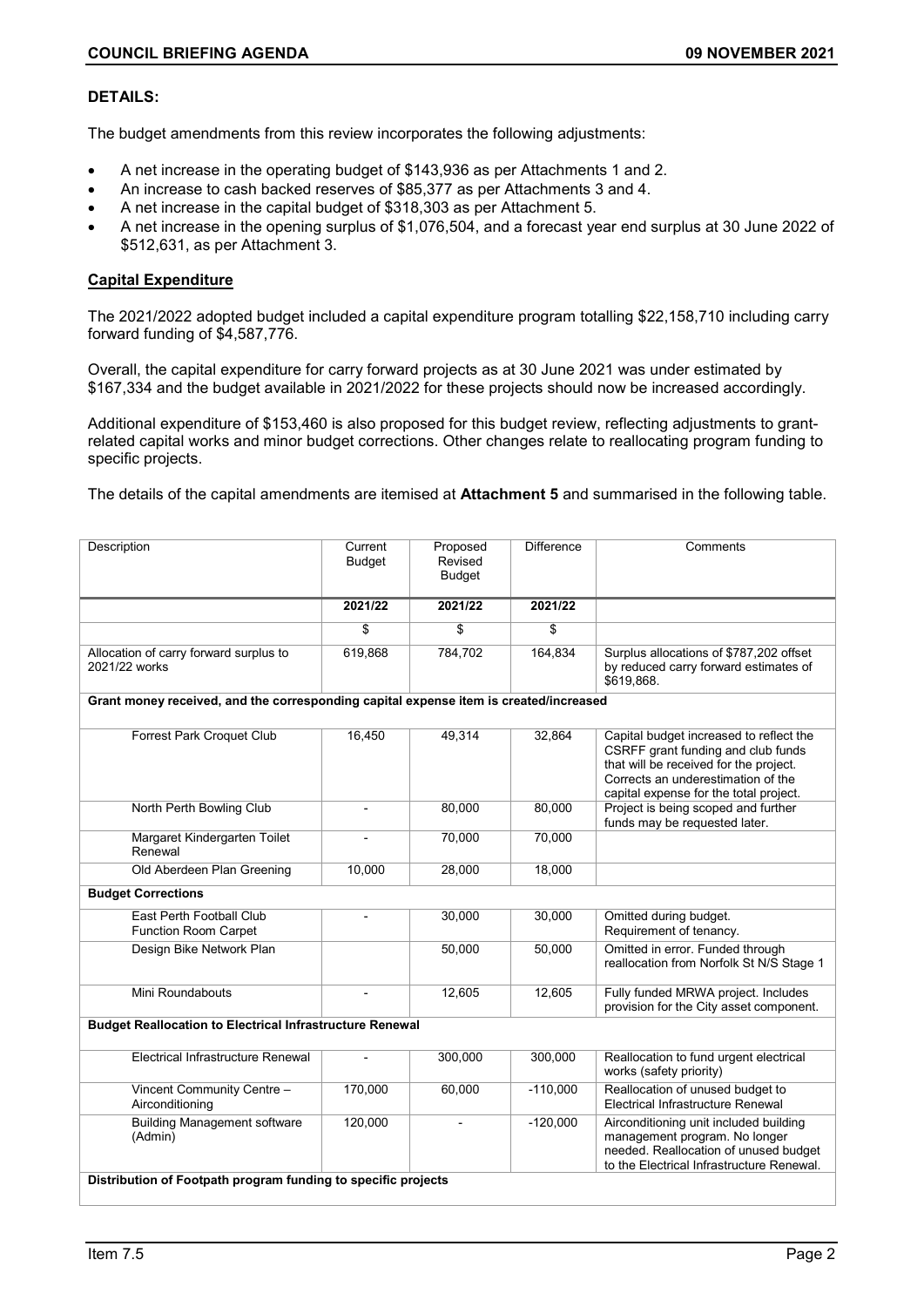# **COUNCIL BRIEFING AGENDA 09 NOVEMBER 2021**

| Footpath Program                             | 415,520   | 415,520   |            | Reallocations from programs to specific<br>projects |  |  |  |
|----------------------------------------------|-----------|-----------|------------|-----------------------------------------------------|--|--|--|
| Local Roads Program (Refer commentary below) |           |           |            |                                                     |  |  |  |
| Car Park Upgrade/Renewal                     | 330,300   | 155,300   | $-175.000$ |                                                     |  |  |  |
| Norfolk St N/S Stage 1                       | 375,000   | 0         | $-375.000$ |                                                     |  |  |  |
| Various Road Project Allocations             |           | 340.000   | 340.000    | Refer detail in Attachment 5                        |  |  |  |
| <b>TOTAL EXPENDITURE</b>                     | 2,057,138 | 2,375,441 | 318,303    |                                                     |  |  |  |

## Local Roads Program

In order to qualify for Roads to Recovery (R2R) funding the City is obliged to achieve a reference amount of own source expenditure in road maintenance each financial year. The reference amount is reassessed every 5 years. In 2020/2021 the City met its obligations and will continue to receive its full funding allocation for 2021/2022.

In the City's 2019/2020 COVID Recovery program, several Local Road re-surfacing projects were bought forward from the 2021/2022 road program. As a result, the City has now identified that further spending is required this financial year to maintain the required levels of spending. While the R2R funding is not under threat, each year spending drops below the reference amount requires the Local Government to make it up in subsequent years to meet the 5-year averaged reference amount.

Increased spending on the Local Roads Program is funded through the following reallocations:

1. The Norfolk Street Safe Active Street

This is a two staged project, jointly funded (50/50) by the Department of Transport (DoT) and the City of Vincent. The initial stage (2021/22) is for design and public consultation, with construction to occur in 2022/2023. Therefore, it is proposed to re-allocate the City's portion of the funding to the Local Roads Program.

2. Car Park Upgrade/Renewal.

The majority of the funds were to be expended on the Loftus Centre car park. The carpark was listed on the Long-Term Financial Plan for renewal in 2021/22 and was subsequently included in the budget. However, a recent pavement condition assessment indicates that the car park does not require a full re-surfacing at this time, but rather targeted improvement works, such as the root shaving and broken kerbing around the trees creating hazards. Therefore, it is proposed, as per the Safe Active Street project, to re-allocate \$175,000 to the Local Roads Program.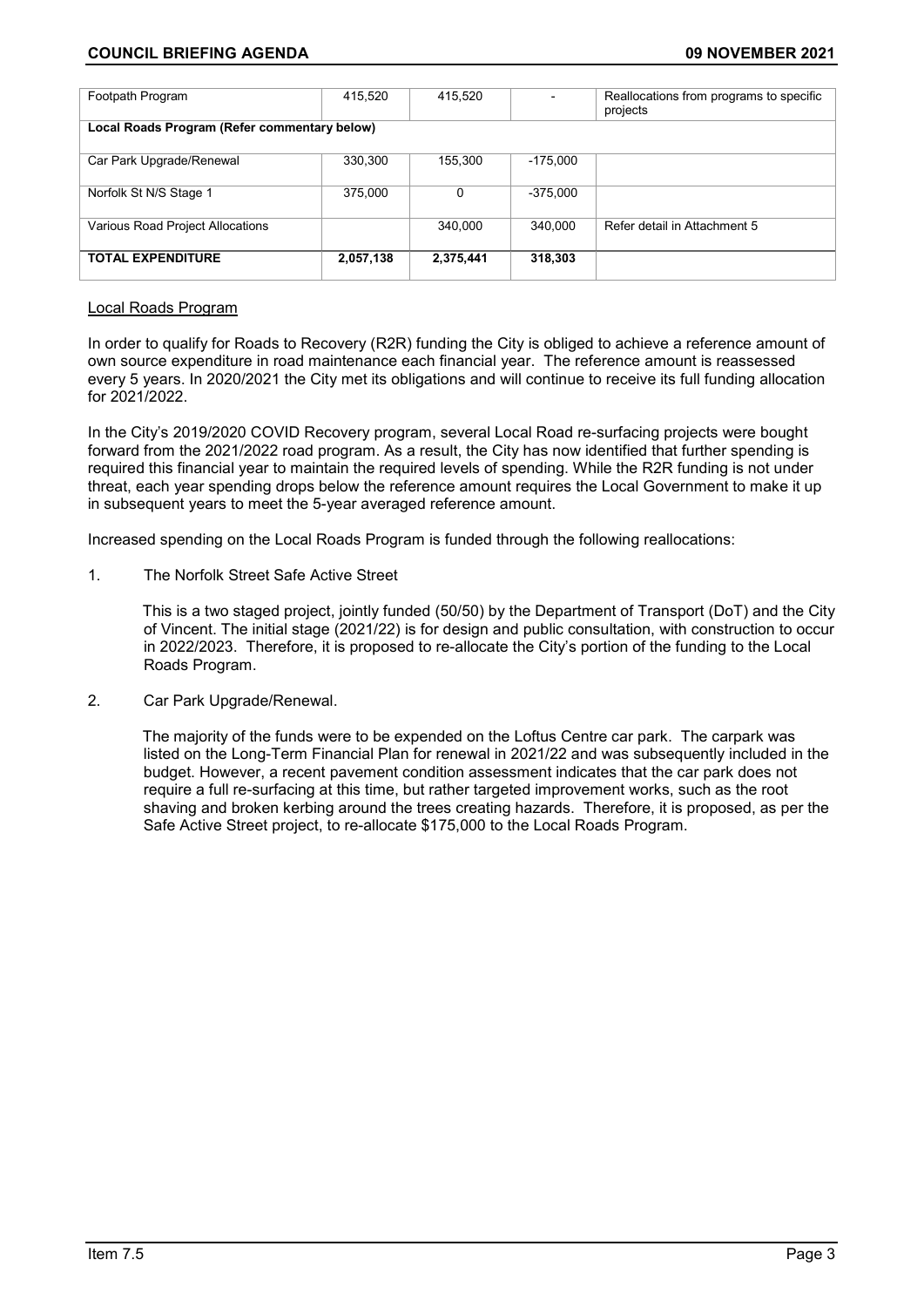## **Revenue from Operating Activities (excluding Rates)**

Operating revenue has increased by \$142,483 (as per **Attachment 3**) and some of the key movements include:

- Improved parking and infringement revenue.
- Additional grant funding of \$98,000.
- Additional \$15,000 in rates instalment interest due to higher uptake of instalment payment methods.
- Offset by a reduction in Beatty Park revenue of \$186,000, due to the late opening of the indoor pool.

## **Expenditure from Operating Activities**

Operating expenses have increased by \$1,453 (as per **Attachment 3**) and some of the key budget amendments include:

- Vacant maintenance position was reinstated, increasing employment costs by \$27,000.
- Beatty Park casuals were reinstated after the indoor pool closure, primarily in the swim school, increasing employment costs by \$93,000.
- An additional \$25,000 provision for CCTV operations provided by the Ranger Services.
- Offset by a decrease in:
	- $\circ$  Workers compensation insurance by \$72,000.<br> $\circ$  Loan interest of \$21,000
	- $\circ$  Loan interest of \$21,000.<br> $\circ$  Other insurances by \$18.
	- Other insurances by \$18,000.

## **Cash Backed Reserves**

There is an increase to cash backed reserves by \$85,377, as per **Attachments 3 and 4**, resulting from a reduction in transfers out of reserve to fund operational activities.

The breakdown is:

- Transfer out of the Percent for Art reserve has decreased by \$82,227 due to an adjustment to the percent for art program and
- Transfer out of the Asset Sustainability Reserve has decreased by \$3,150 due to adjustments to the capital works program.

### **Opening operating surplus**

The estimated opening surplus for 2021/2022 has been adjusted to \$6,243,478, an increase of \$1,076,504. This reflects the draft audited financial statement and is subject to change.

As detailed in the Rate Setting Statement at **Attachment 3**, the revised budget forecast at 30 June 2022 is a surplus of \$512,631, representing an increase of \$406,008 from the adopted budget.

The additional surplus is primarily driven by a reduction in new borrowings, arising from a reduction in the Resource Recovery Facility exit loan by \$416,667 and an increase in operating revenue of \$143,936.

#### **Financial Hardship Programs in the 2021/2022 budget**

The City is monitoring requests for financial hardship support.

The City has received 24 financial hardship requests, and those ratepayers have had their rates payments deferred for 6 months.

The budget provisions for financial hardship support are sufficient for the current level of demand and no changes are required.

#### **CONSULTATION/ADVERTISING:**

Not applicable